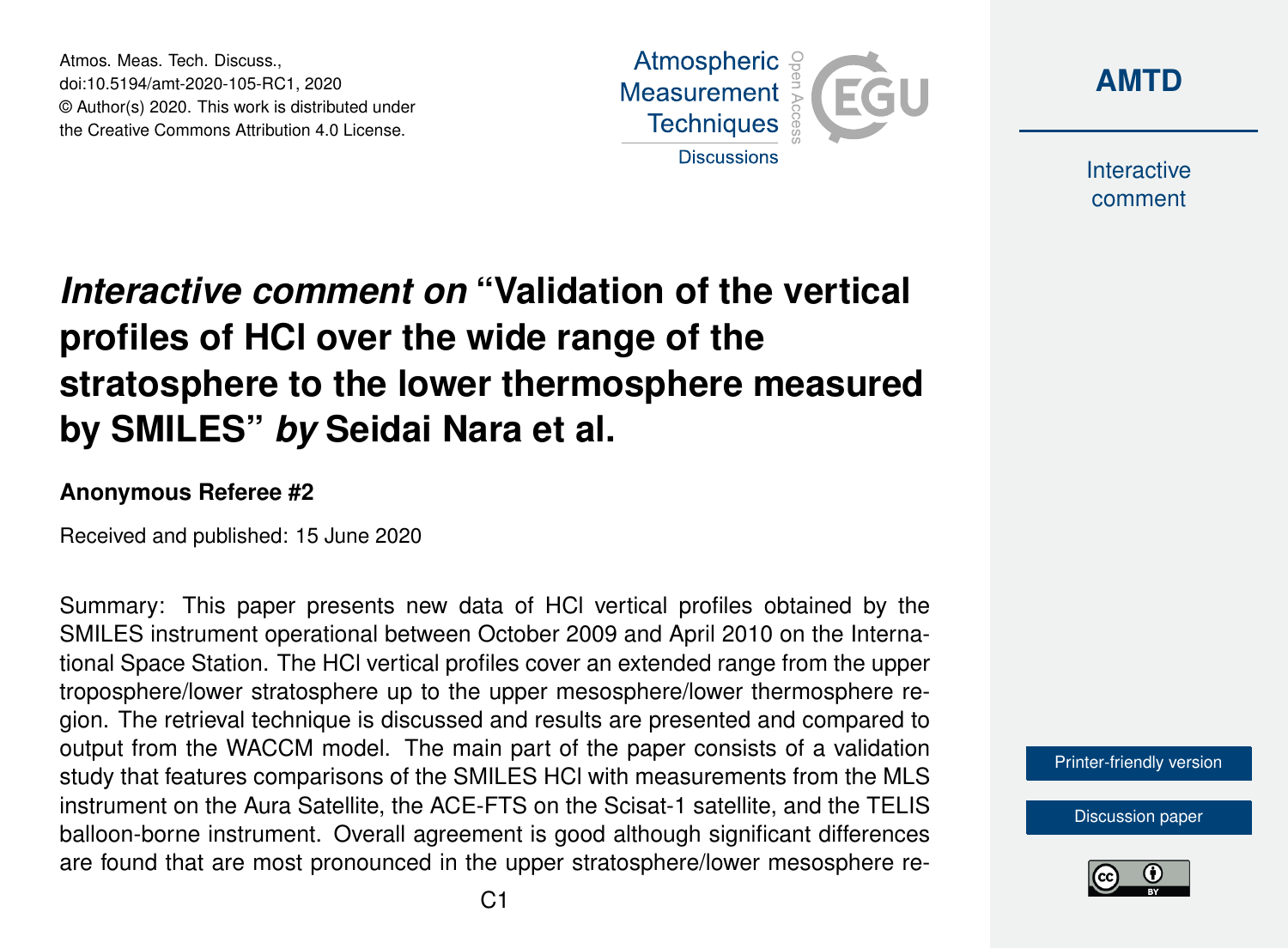gion. The paper suggests that differences in the temperature profile used for trace gas retrieval from the thermal emission measurements are responsible for a significant part of the differences between SMILES and the other satellite measurements.

Review: This is an interesting paper that fits well into the scope of Atmospheric Measurement Techniques. The most interesting part of the presented material is the vertical range over which HCl profiles can be retrieved due to the high spectral resolution and signal-to-noise ratio achieved by the measurement technique. The coverage in the mesosphere and in the transition zone to the lower thermosphere makes this dataset unique and I can envision significant interest in it for example for studies of the dynamics in this atmospheric region, which is otherwise difficult to access. My main point of criticism of this paper is the lack of a description of the temperature retrieval that underlies the trace gas retrieval. This is particularly important as the authors identify differences in the underlying temperature profile as the main reason for differences in HCl in the upper stratosphere/lower mesosphere region. A description of the temperature data, including the method of the temperature retrieval, its vertical range and its accuracy in the various altitude regions is essential for understanding possible caveats of the HCl data, especially for use in studies of the mesosphere and lower thermosphere, where other data is sparsely available. With the addition of this information, as well as responses to my more detailed comments below, I would recommend this paper for publication.

Detailed comments:

Abstract, last sentence: The last sentence of the abstract should be moved further up, somewhere in the first third of the abstract. Acronyms should be introduced also in the abstract.

Line 86: This is the location where a description of the temperature retrieval should be provided. It will set the stage for a lot of the discussion further below. It should answer questions such as: How is the temperature retrieved? What is the vertical range of the

## **[AMTD](https://www.atmos-meas-tech-discuss.net/)**

Interactive comment

[Printer-friendly version](https://www.atmos-meas-tech-discuss.net/amt-2020-105/amt-2020-105-RC1-print.pdf)

[Discussion paper](https://www.atmos-meas-tech-discuss.net/amt-2020-105)

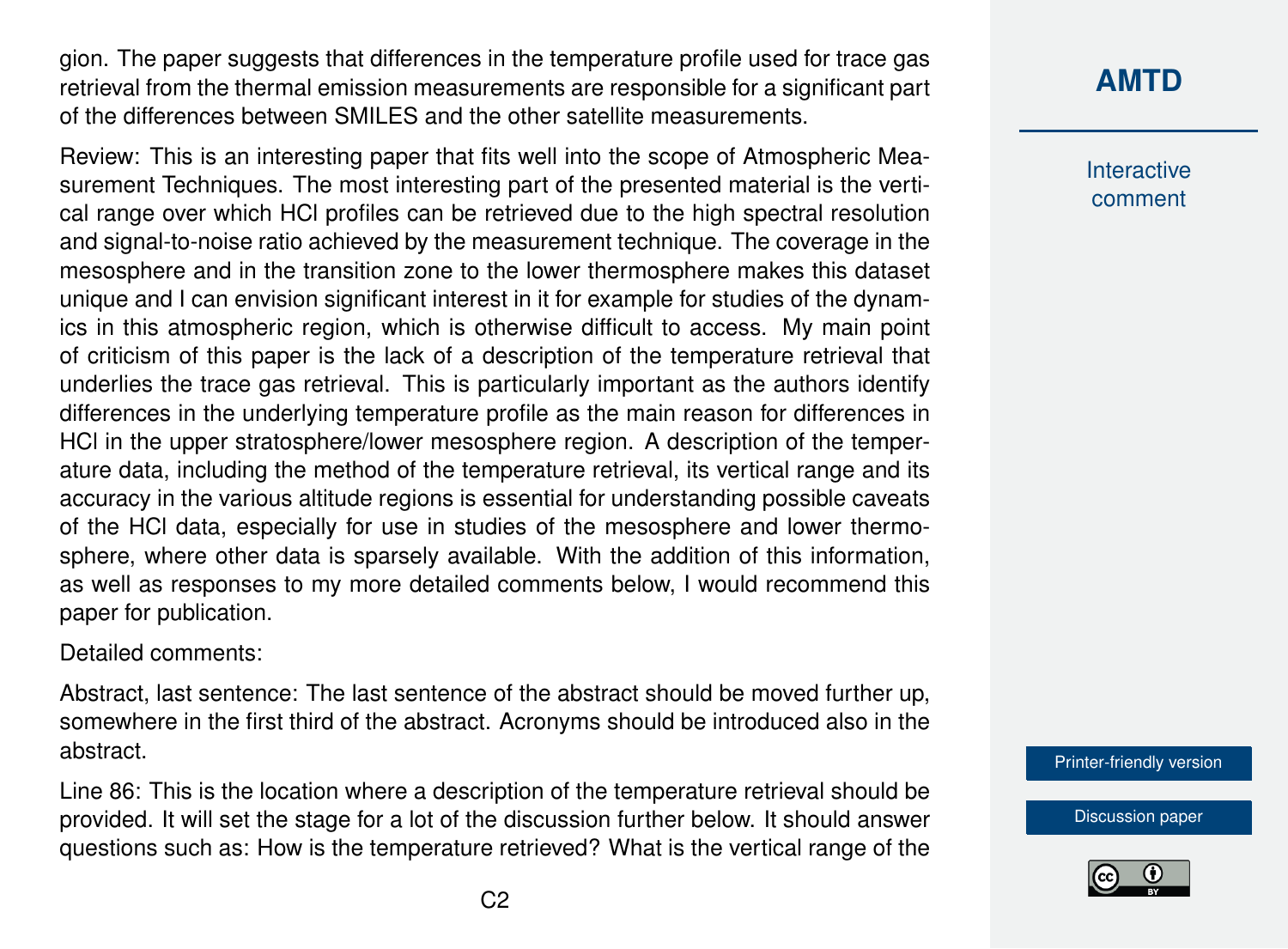temperature retrieval? How accurate is it, especially in the mesosphere?

Line 110: "an increasing with the altitude increased" should be "an increase with altitude"

Line 111: "decreased with the altitude increasing" should be "decreased with altitude"

Line 116 concerning differences between SMILES and WACCM in the mesosphere: Is there an explanation for these differences? How does the high HCl near the mesopause compare with Cly at lower altitudes? Is this realistic? A depiction of the HCl/Cly ratio based SMILES HCl and Cly estimates from lower altitudes in comparison to the WACCM HCl/Cly ratio may be interesting.

Lines 138-139: How can the accuracy be smaller than the precision? In my understanding the precision is largely due to statistical errors, while the accuracy also includes systematic errors and hence should be larger than the precision. This should be corrected or explained.

Lines 155-156: The discussion of water vapor as a source for differences is not convincing. There is very little water vapor in the stratosphere around 30 km.

Line 166: What is "MAD"? Abbreviations should be introduced.

Figure 5: For the right panel an x-axis range at which relative difference does not go off scale should be used.

Line 176: "overlapped" -> "overlap"

Line 177: "conformed" -> "confirmed"

Line 199: The reference to Webster is ok for the mechanism but is there also a reference to the development of chlorine activation for that particular winter. That would be more relevant.

Line 201-202: Is there a reference that supports this statement about calibration un-

**[AMTD](https://www.atmos-meas-tech-discuss.net/)**

**Interactive** comment

[Printer-friendly version](https://www.atmos-meas-tech-discuss.net/amt-2020-105/amt-2020-105-RC1-print.pdf)